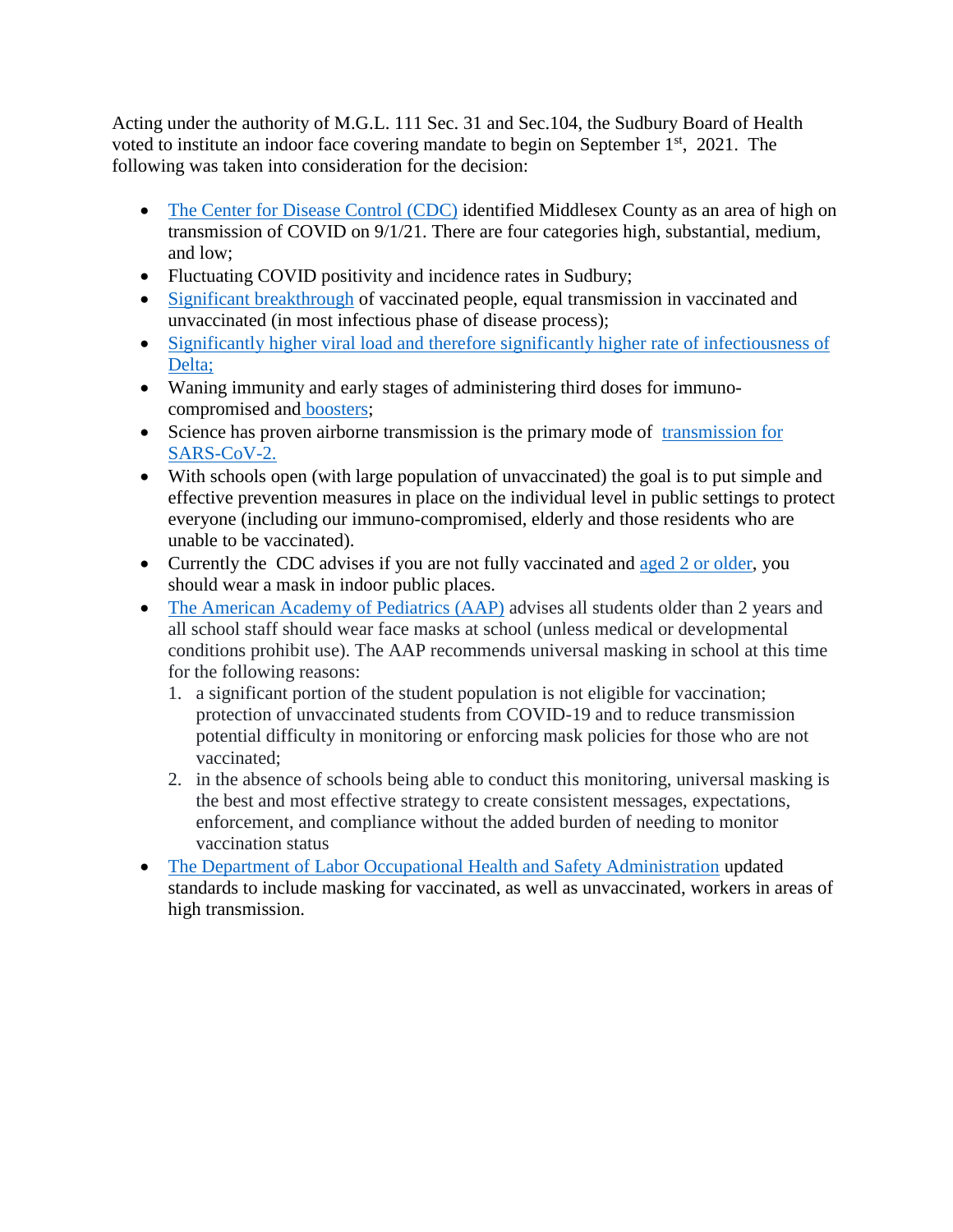We are closely following the COVID data which will eventually recede again and will rescind the mask mandate when the data implies it's safer to do so, as we did before. The Board voted to utilize a "low" risk classification for 2 consecutive weeks on CDC Middlesex County risk levels map as the sole metric to rescind or modify the mandate. CDC uses two specific criteria to determine risk level: 1. total cases per 100,000 over a seven day period and; 2. number of positive Nucleic Acid Amplification Tests (NAATs) over the same period. CDC risk levels were developed and standardized for high, substantial, moderate, and low transmission. Utilizing county data, rather than just Sudbury, factors in a large worker population (5000-6000) entering Sudbury daily from higher risk cities and towns.

Link[:https://covid.cdc.gov/covid-data-tracker/index.html#county](https://covid.cdc.gov/covid-data-tracker/index.html#county-view|Massachusetts|25017|Risk|community_transmission_level)[view|Massachusetts|25017|Risk|community\\_transmission\\_level](https://covid.cdc.gov/covid-data-tracker/index.html#county-view|Massachusetts|25017|Risk|community_transmission_level)

Incidence rates and positivity rates will flocculate over the next year(s) and we are doing our best to be responsive for the public good—as is our charge. Keeping schools and businesses open is a huge priority and therefore keeping COVID rates as low as possible in Sudbury is essential. MASSACHUSETTS COVID AND VACCINATION DATA CAN BE FOUND AT: <https://www.mass.gov/info-details/covid-19-response-reporting>Rev. 10/13/2021